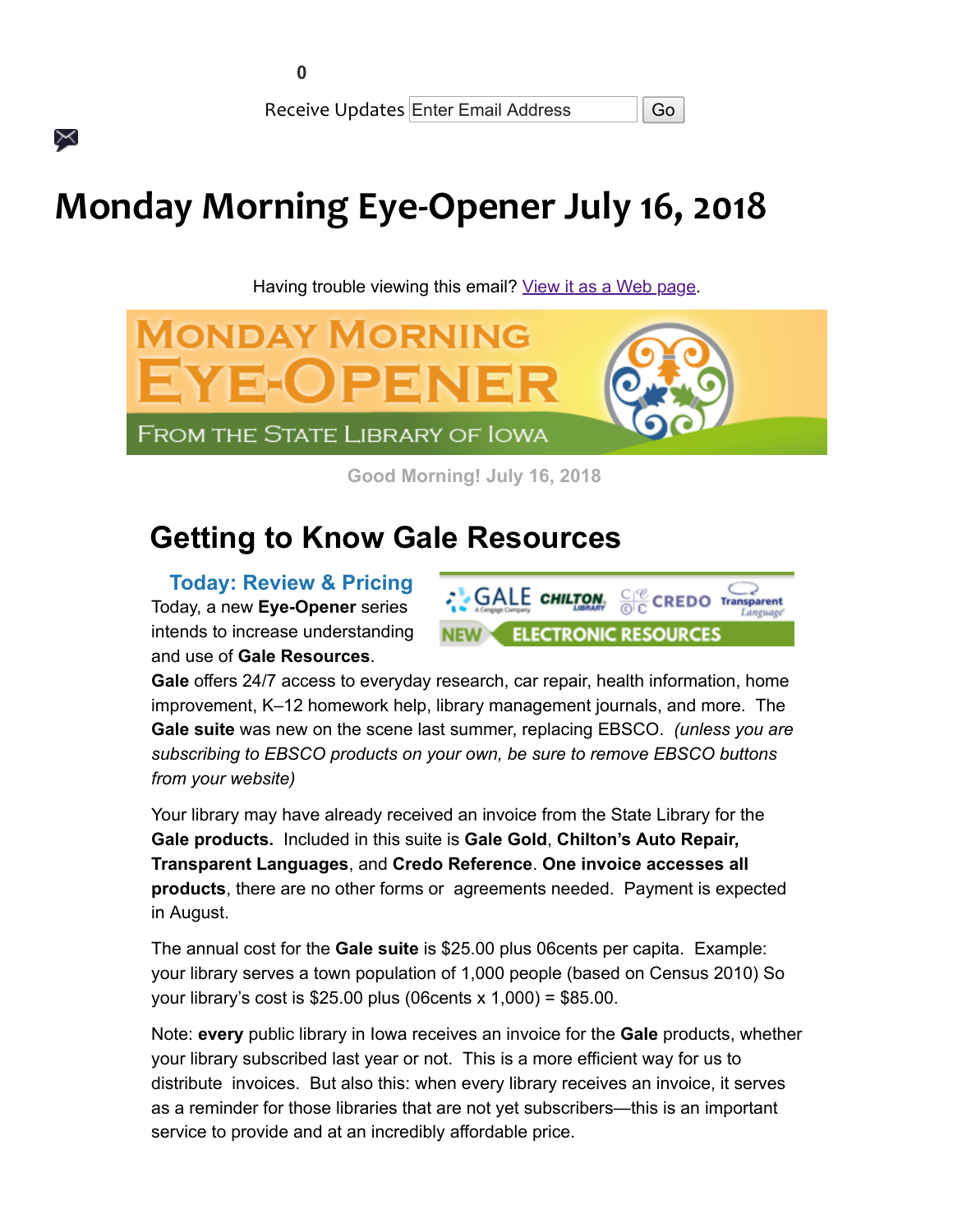A good way to learn more about **Gale** is to contact your District office! Our LRT staff are happy to help add **Gale** buttons onto your website and our consultants are happy to provide on-site training in using the products.

**[Read More ...](http://www.statelibraryofiowa.org/ld/c-d/databases?utm_medium=email&utm_source=govdelivery)** 

## **Big Ideas Book Discussion**



#### **Dear Fahrenheit 451 on August 24**

The next **Big Ideas Book Discussion** is coming up on **Friday August 24th** (9:30-11:00AM) when the title will be **Dear Fahenheit 451** (c2017) by Annie Spence. She is a public librarian working in Michigan and this is a collection of fan letters to her favorite books—and some not-so-favorites —in what Good Reads describes as *"…A Gen-X librarian's snarky, laugh-out-loud funny, moving assortment of love letters and break-up notes to the books in her life…through the lens of books, Annie comments on everything from*

*women's psychology to poverty to childhood aspirations. Hilarious, compassionate, and wise, Dear Fahrenheit 451 is the consummate book-lover's birthday present, stocking stuffer, holiday gift, and all-purpose humor book…"*

Discussion leaders will demonstrate book-talking and following the author's example, attendees will be encouraged to share their fan-favorite books. Plus a look at **The Great American Reads** project sponsored by ALA and PBS.

In **Big Ideas Book Discussions**, State Library staff and guest stars facilitate discussions using books outside of library management, but with plenty of application to library management. Choosing books on communication, workplace relationships, public speaking, customer service, etc. we'll connect those ideas with public library service. In addition to a great assortment of non-fiction titles there are other spin-off benefits of **Big Ideas:**

- titles help with collection development for participating libraries
- titles are good choices for local book discussion groups
- this program serves as another model for how to facilitate local book discussions

We encourage participants to purchase books used throughout the **Big Ideas** series for your own collections. And join us for the next good read: **Dear Fahrenheit 451**

**[C.E. Catalog](https://statelibraryofiowa.lmscheckout.com/Course/index?utm_medium=email&utm_source=govdelivery)**

## **Get an Edge Up:**

#### **Complete the Online Assessment**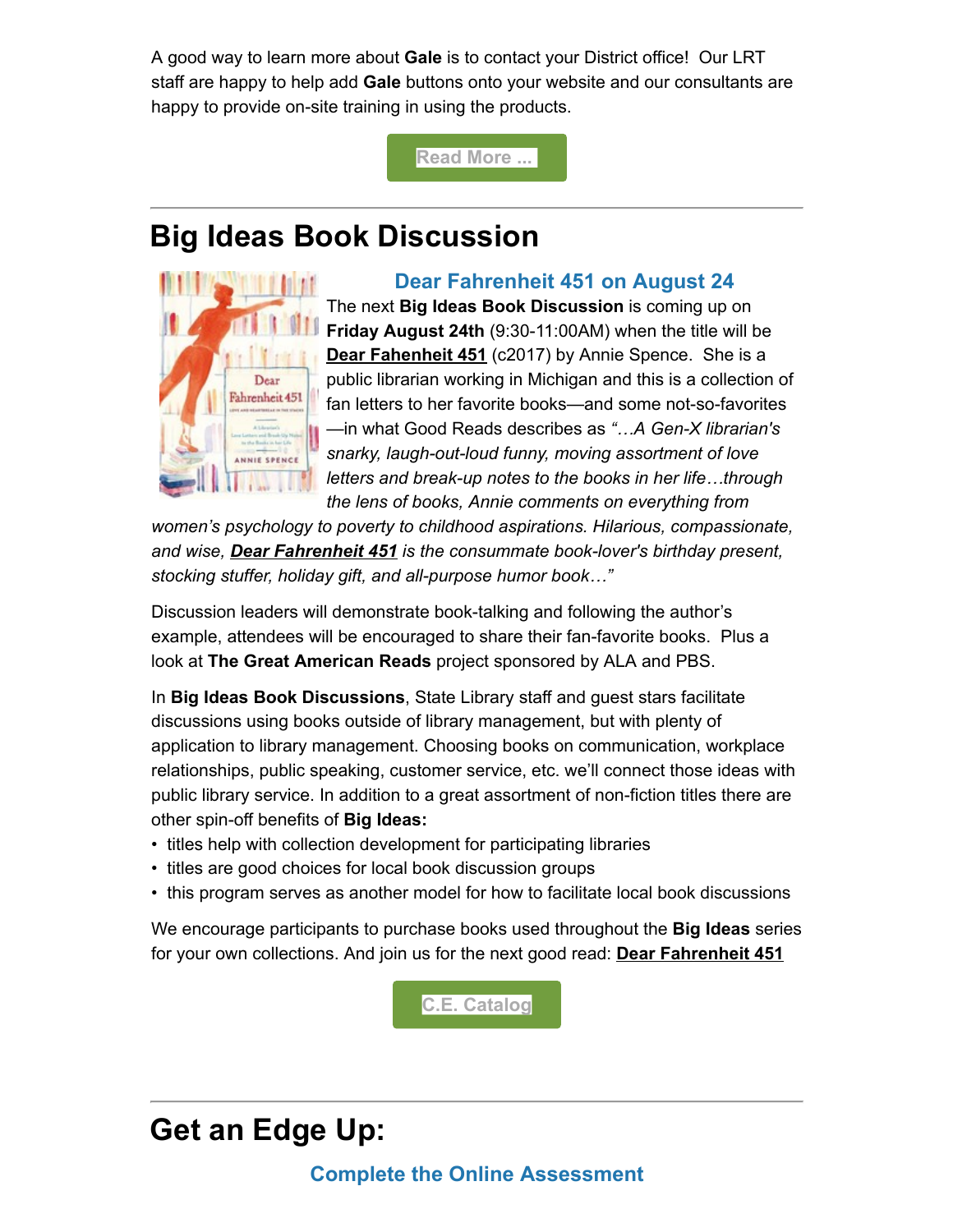For the past four weeks in the **Eye-Opener**, we've been breaking down the process of getting started with the **Edge** program. So far, we've explained how to set up your library's **Edge** account, a needed first step to fully participate. Last week's article centered on the information gathering phase, helpful before turning to the online assessment. Today—the assessment itself.



So now armed with the **Edge** assessment workbook

and all the information you've gathered, you're now ready to complete the assessment itself. Use your library's Edge account user name and password--start at the button below.

You certainly don't need to complete the assessment in one sitting. Tackle it section by section, come back to it as often as needed, your progress will be saved. If you encounter trouble, look to the **[Support Center.](https://support.libraryedge.org/support/home?utm_medium=email&utm_source=govdelivery) Edge Tech Support** is available via live office hours 8:00-4:00CST Monday-Friday. Talk with people "in the know" these are actual Edge program staffers.

Once you've submitted the assessment, you will receive your assessment results, a peer comparison report, and a national peer attribute report. You'll be ready to move on to developing your Action Plan!

Remember, the State Library of Iowa is paying for full access to the **Edge** resources for Iowa's **public** libraries. We urge all **public** libraries to participate, as this project will benefit communities of all sizes. Keep watching this space and be sure to share this important opportunity with your boards, too. Then together, **Take the Pledge, Join the Edge!** 

**[Edge Assessment](http://www.libraryedge.org/user/login?current=home&utm_medium=email&utm_source=govdelivery)** 



#### **Looking Ahead ...**

More **infographics workshops** are happening around the state in **August** and **September**. Conducted by State Library staff Emily Bainter, Becky Heil, and Bonnie McKewon, you'll find details about **Presentation Pointers: Using Infographics** in the **[C.E. Catalog](https://statelibraryofiowa.lmscheckout.com/Course/index?utm_medium=email&utm_source=govdelivery)** Open for registration, these are hands-on classes, with attendees trying their hand at

creating an infographic using Canva software.

Take a look at the remaining classes and register for a location near you:

- **August 16 @ Bondurant**
- **August 21 @ Oelwein**
- **August 22 @ Harlan**
- **September 19 @ Humboldt**